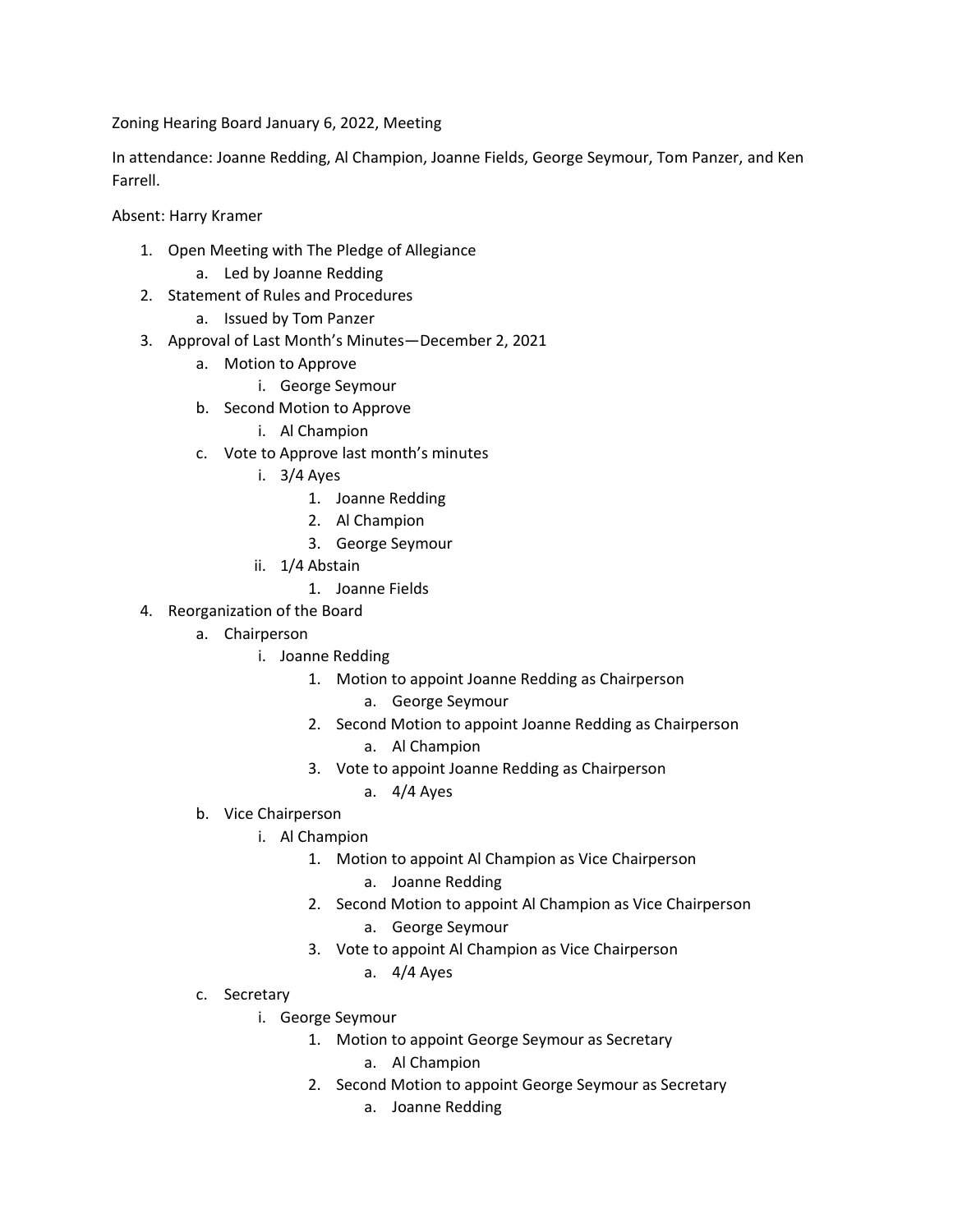- 3. Vote to Appoint George Seymour as Secretary
	- a. 4/4 Ayes
- d. Meeting Dates
	- i. 1/6/22, 2/3/22, 3/3/22, 4/7/22, 5/5/22, 6/2/22, 7/7/22, 8/4/22, 9/1/22, 10/6/22, 11/3/22, and 12/1/22
		- 1. Motion to Approve meeting dates
			- a. Al Champion
		- 2. Second Motion to Approve Meeting Dates
			- a. George Seymour
		- 3. Vote to Approve meeting dates
			- a. 4/4 Ayes
- e. Solicitor
	- i. Tom Panzer
		- 1. Motion to appoint Tom Panzer as Solicitor
			- a. Al Champion
		- 2. Second Motion to appoint Tom Panzer as Solicitor a. Joanne Redding
		- 3. Vote to appoint Tom Panzer as Solicitor
			- a. 4/4 Ayes
- f. Court Reporter
	- i. Kim Bursner
		- 1. Motion to appoint Kim Bursner as Court Reporter
			- a. Al Champion
		- 2. Second Motion to Appoint Kim as Court Reporter
			- a. Joanne Redding
		- 3. Vote to appoint Kim as Court Reporter
			- a. 4/4 Ayes
- g. Clerk and fees
	- i. Nicole Hartman
		- 1. Motion to appoint Nicole Hartman as Clerk and approval of fee a. Joanne Redding
		- 2. Second to appoint Nicole Hartman as Clerk and approval of fee a. Al Champion
		- 3. Vote to appoint Nicole Hartman as Clerk and approval of fee a. 4/4 ayes
- h. Official Publication
	- i. Bucks County Courier Times
		- 1. Motion to use The Bucks County Courier Times for official Publications
			- a. Al Champion
		- 2. Second Motion to use The Bucks County Courier Times for official Publications
			- a. George Seymour
		- 3. Vote to use The Bucks County Courier Times for official Publication a. 4/4 Ayes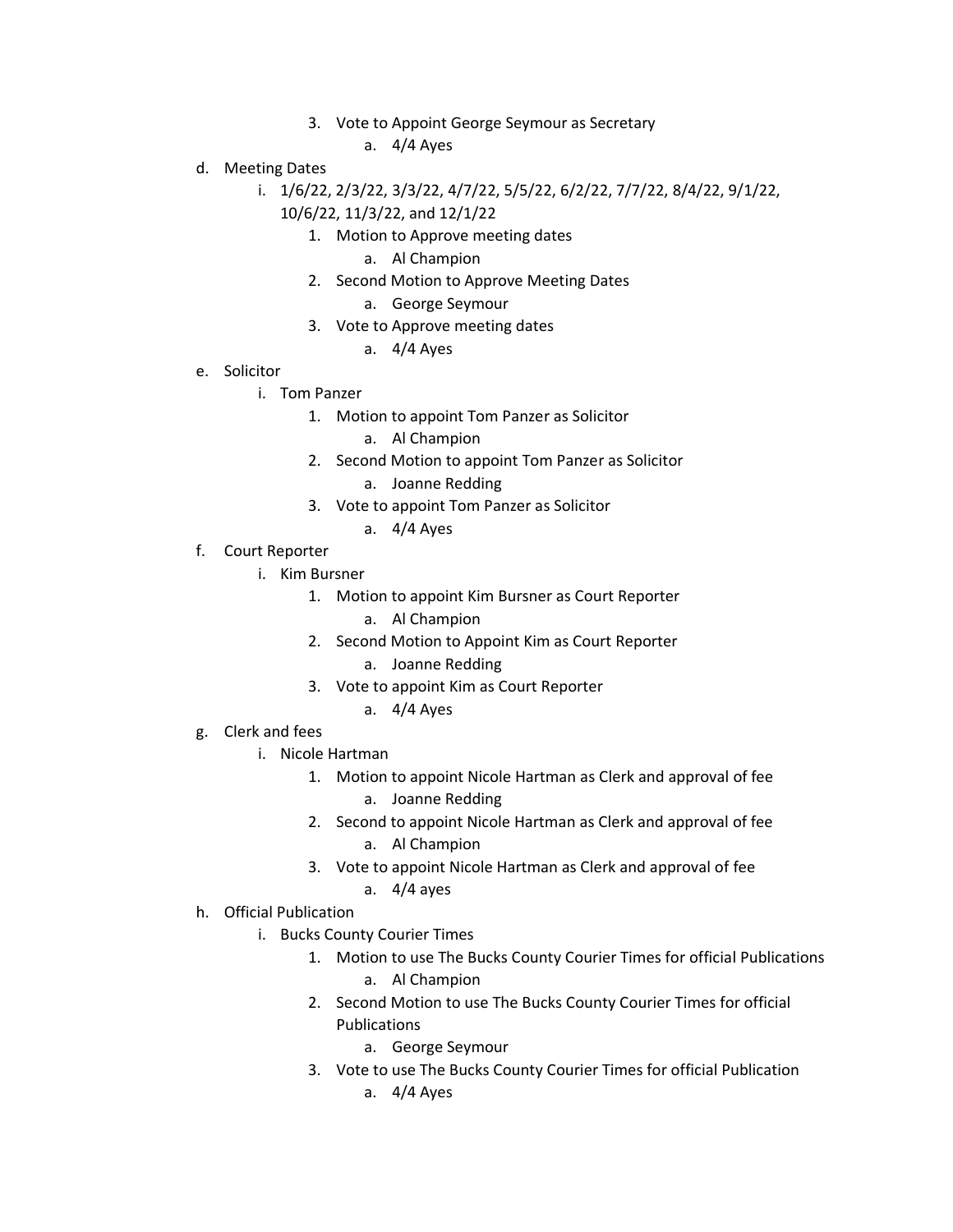- 5. Extension Request for JOH Realty, Inc & J.W. McGrath Organization, LLC
	- a. Appeal Number: 2018-629
	- b. Location: NW Corner of Galloway and Richlieu Roads
	- c. Tax Parcel Number: 02-046-001
	- d. Request: Extension of use variance and dimensional variances
	- e. Attorney: John A, Van Luvanee, Esquire
	- f. Summary
		- i. Applicant was granted an extension last year. Attorney is requesting a continuance. Attorney stated he did not receive notice of the hearing.
	- g. Continue Hearing to February 3, 2022
		- i. Motion to Continue
			- 1. Al Champion
		- ii. Second Motion to Continue
			- 1. Joanne Fields
		- iii. Vote to continue hearing to February 3, 2022
			- 1. 4/4 Ayes
- 6. Continued Hearing for Ron Oskiera
	- a. Appeal Number: 2021-3798
	- b. Location: 1090 Wildman Avenue
	- c. Tax Parcel Number: 02-031-107-002
	- d. Request: Variance to have a multi-dwelling in a R-2 zoning district
	- e. Attorney: Shawn Ward, Esquire
	- f. Summary
		- i. Attorney requested a continuance to February 3, 2022, due to COVID reasons.
	- g. Motion to Continue Hearing to February 3, 2022
		- i. Motion to Continue
			- 1. Al Champion
		- ii. Second Motion to Continue
			- 1. George Seymour
		- iii. Vote to Continue Hearing to February 3, 2022
			- 1. 4/4 Ayes
- 7. Continued Hearing for Joseph J. Console Esquire
	- a. Appeal #: 2021-4336
	- b. Location: 472 Olney Avenue
	- c. Tax Parcels: 02-068-020, 02-068-021, 02-068-019, and 02-068-007
	- d. Request: Variance to use property as construction company yard shop garage, variances for buffer yards.
	- e. Exhibits:
		- i. A1-Application
		- ii. A2-Certificates of Service
		- iii. A3-ten (10) pictures of the property
		- iv. B1-Letter to the Applicant
		- v. B2-Proof of Publication
		- vi. B3-Proof of Posting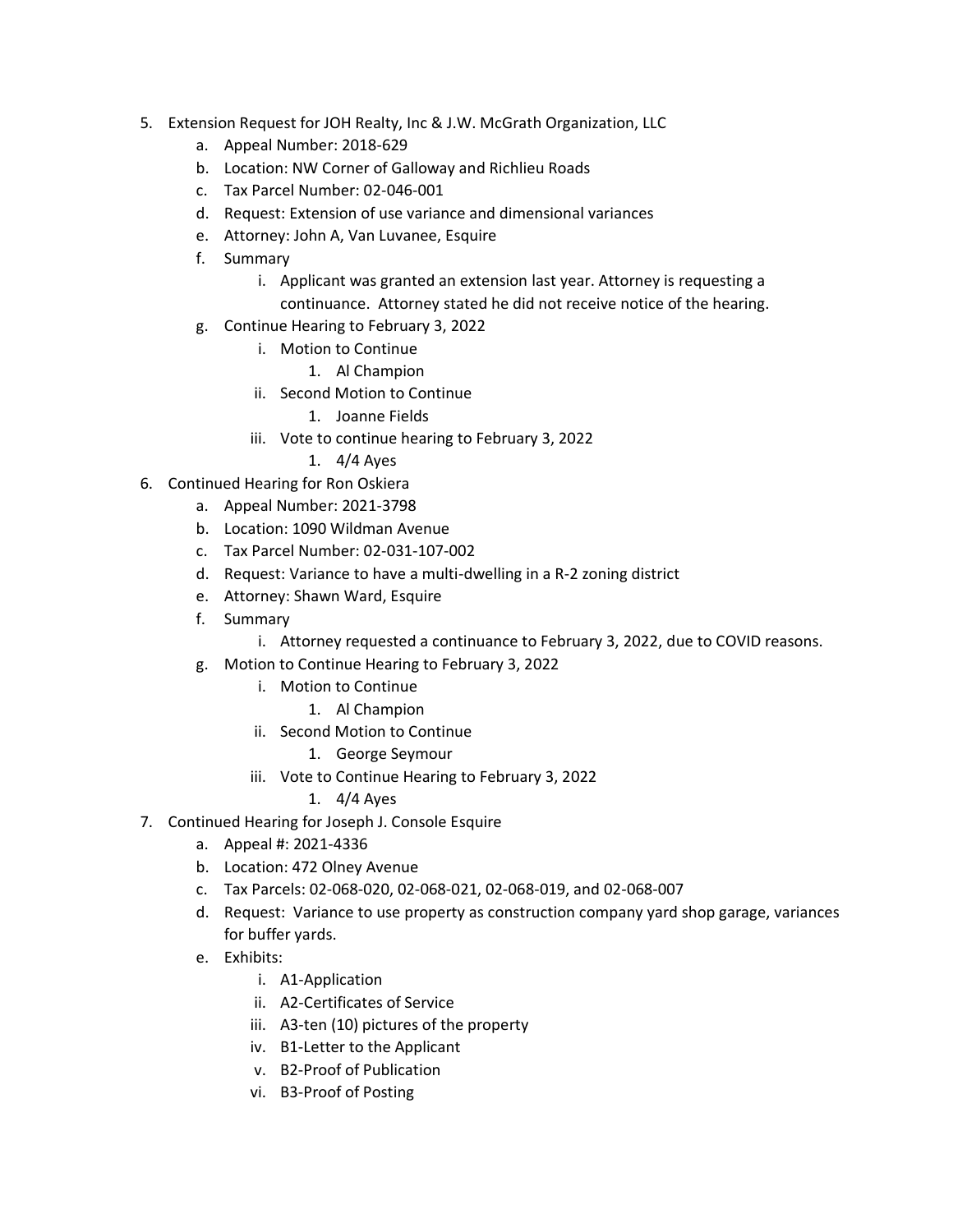- vii. B4-Request for Continuation
- f. Summary
	- i. C. Amodei Construction was established in 1986. There are four (4) separate parcels owned by the company. The property was purchased in 1991. In 2014 Mr. Amodei and his siblings took over the operations of the company. The title was transferred in 2019 or 2020. They found out there was no Use and Occupancy certification on file. However, there was a denial for said certificate. Applicant is seeking relief for requested variances to continue the operations prior to the title transfer. There was no determination on file from 1991. Mr. Onesto Amodei was sworn in and affirmed the summary given by Attorney Console. Mr. Amodei gave the following testimony. In 1991, the company was going through the legal process to remove a squatter. Neighbors were happy to the company, with the stipulations to construct a fence and noise barrier, in exchange for the squatter. Mr. Amodei alleges neighbors came to the initial meeting and a determination letter was issued; however, Mr. Amodei could not locate the letter. Ken Farrell affirmed said property was purchased in 1991. Mr. Farrell also stated an application for a Use and Occupancy Certification was denied in 1992 for flood plain issues and vehicles used for construction in a district which construction is not permissible. In the 1960s commercial building use was allowed. The two (2) rental properties are good. Those properties have a Use and Occupancy Certificate. No noise complaints can be found. The flood plain issue has not been addressed. The four (4) structures are located on four (4) separate parcels. The garage sits on a mason-graded slab and the trailer is raised three (3) feet from the ground. Flooding is not usually an issue. The last storm (the 100-year flood) did however flood the garage and basement of rental because the sump pumps failed. Al Champion asked whether flood plain studies were done prior to the recent map update. According to Ken Farrell, no studies were done. Joanne Redding stated more information was needed before rendering a decision. Mr. Amodei stated new siding has been applied. Ken Farrell told the Board that he will put together documents from the file into a packet for them. Applicant requested a continuation to the April Hearing date in order to have enough time to gather all information the Board would need in order to render a decision.
- g. Motion to Continue Hearing to April 7, 2022, in order to provide all information and documents requested by the Board.
	- i. Motion to Continue
		- 1. Al Champion
	- ii. Second Motion to Continue
		- 1. George Seymour
	- iii. Vote to Continue Hearing to April 7, 2022, in order to provide all information and documents requested by the Board
		- 1. 4/4 Ayes
- 8. Hearing for Daniel Kain
	- a. Appeal Number: 2021-4777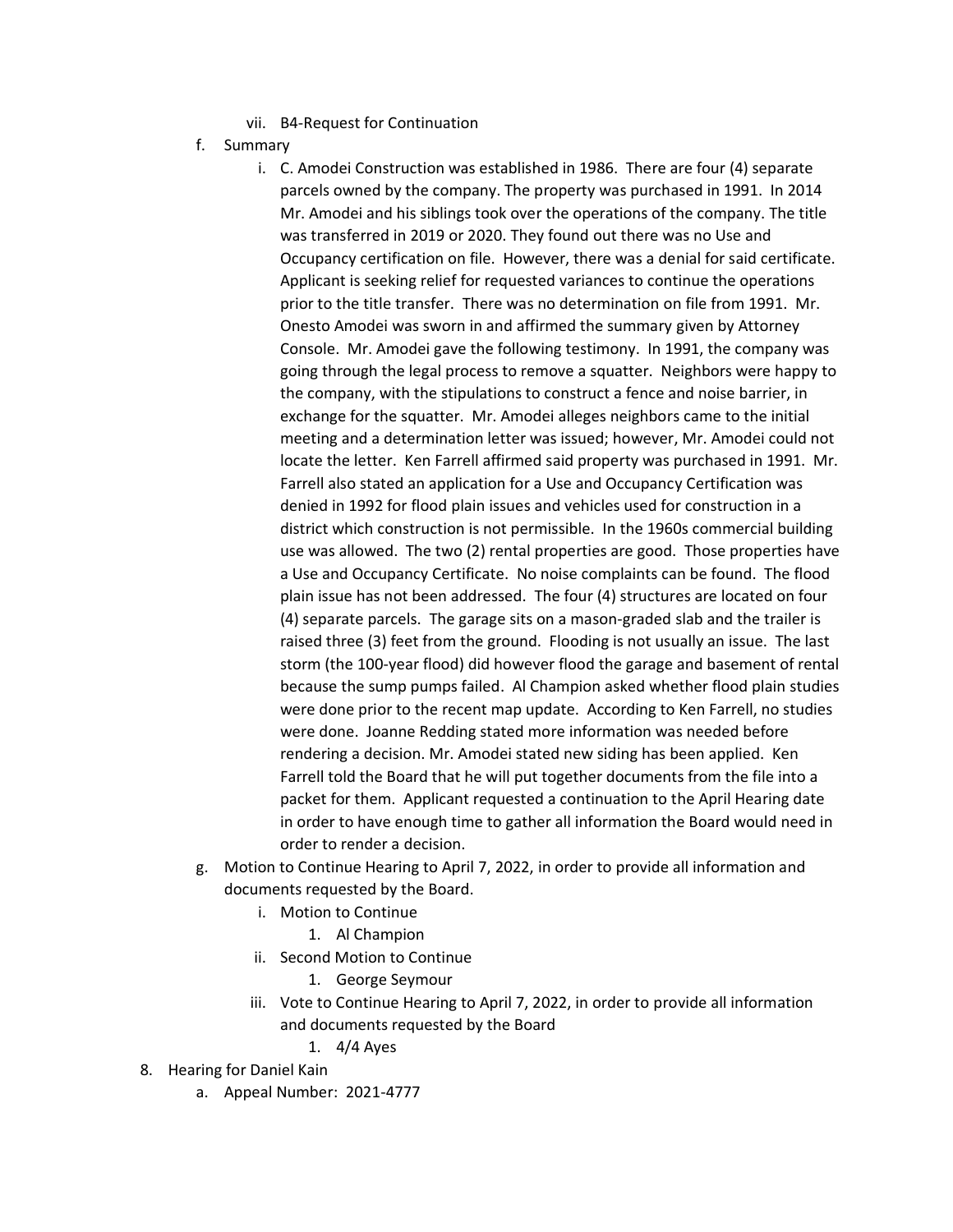- b. Location: 4575 Belmont Avenue
- c. Tax Parcel: 02-018-131 and 02-018-132-001
- d. Request: Variance for solid 6-foot fence in front yard
- e. Exhibits
	- i. A1-Application
	- ii. A2-Certificates of Service
	- iii. B1-Letter to the Applicant
	- iv. B2-Proof of Publication in the Bucks County Courier Times
	- v. B3-Proof of Posting on Property
- f. Summary
	- i. Applicant Daniel Kain was sworn in. He is requesting a variance for a six (6) foot stockade fence from the front of his house and the side yard. The fence runs approximately 15-20 feet past the front of his house. His house sits up on a hill. There is a retaining wall. The fence has already been erected. He found out he needed the variance after he was found in violation. He then had surveys and inspections done. Issue is the height of the fence and it not being open. Ken Farrell stated there is no site issue and no driveway. No one is across from him. Audience member, Lisa Zampirri, came forward in favor of the fence. She stated it is safer for the children to have the fence. No further questions from the Board and no other audience members came forward.
- g. Motion to Close Testimony
	- i. Motion to Close
		- 1. Al Champion
	- ii. Second Motion to Close
		- 1. George Seymour
	- iii. Vote to Close Testimony
		- 1. 4/4 Ayes
- h. Motion to Approve request variance for solid 6-foot fence in front yard.
	- i. Motion to Approve
		- 1. Al Champion
	- ii. Second Motion to Approve
		- 1. George Seymour
	- iii. Vote to Approve request variance for 6-foot fence in front yard
		- 1. 4/4 Ayes
- 9. Hearing for Hashaam Shahid
	- a. Appeal Number: 2021-4778
	- b. Location: 2074 New York Avenue
	- c. Tax Parcel: 02-060-040
	- d. Request: Variance for lot width, lot area, front, and side yard setback to construct single family dwelling.
	- e. Summary
		- i. Joanne Redding called the hearing to the floor and no one stepped forward. Tom Panzer stated communication via email was sent to the applicant and received no response. Tom Panzer recommended the Board grant a courtesy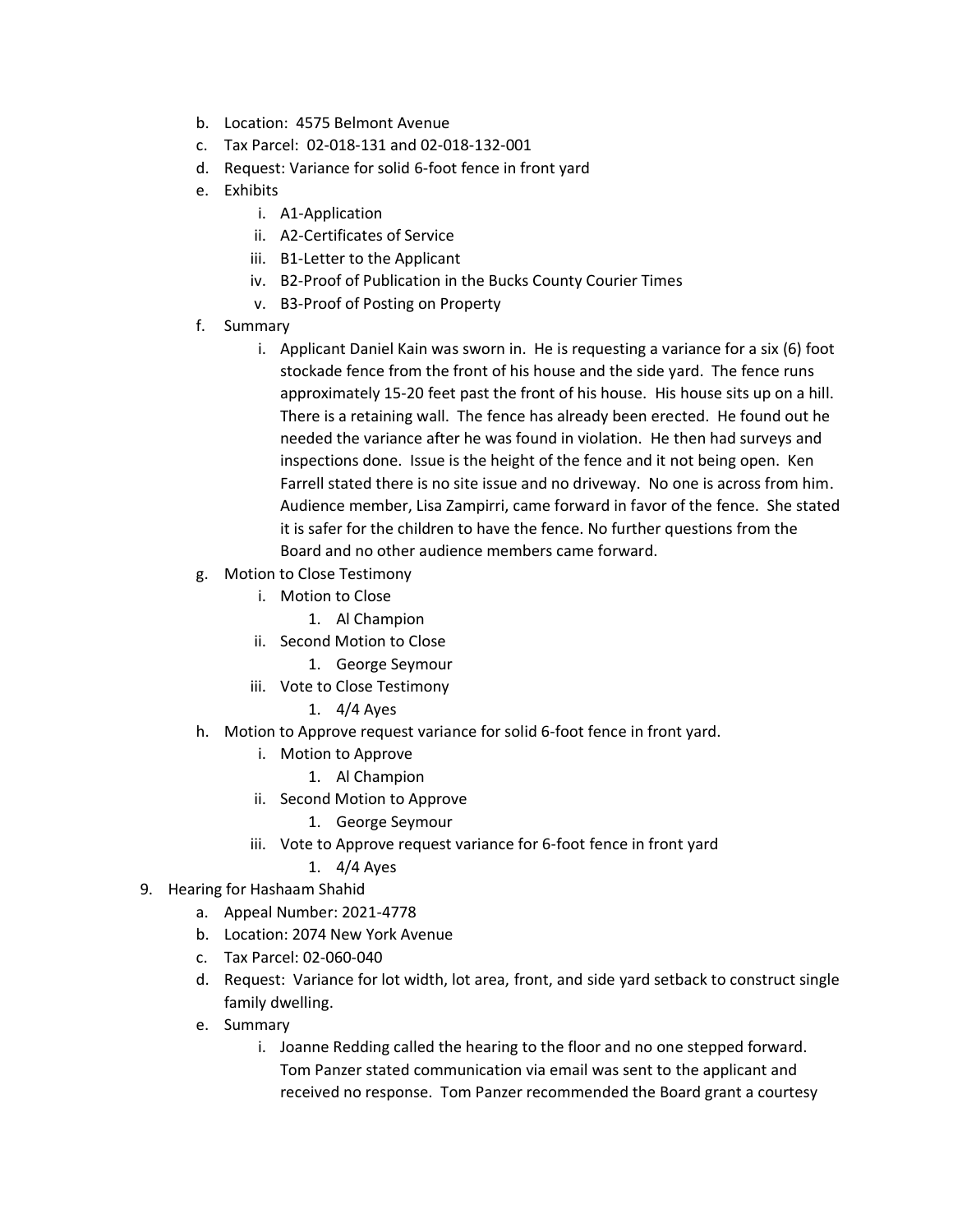and continue the hearing to the following month. Al Champion was opposed to the idea of a continuance due to timeline issues and being burned before from a similar situation. Tom Panzer advised again to grant this one-time courtesy. Tom Panzer further advised, a written communication would be sent to the applicant via email questioning the reasoning for being a no show, asking whether applicant wishes to pursue the matter, and making applicant aware of the courtesy hearing continuation. Joanne Redding stated this can be granted one time only. If they do not show up to the next hearing, then applicant will have to reapply.

- f. Motion to Continue Hearing to February 3, 2022.
	- i. Motion to Continue
		- 1. George Seymour
	- ii. Second Motion to Continue
		- 1. Joanne Fields
	- iii. Vote to Continue Hearing to February 3, 2022
		- 1. 3/4 Ayes
			- a. Joanne Fields
			- b. Joanne Redding
			- c. George Seymour
		- 2. 1/4 Ayes
			- a. Al Champion
- 10. Hearing for Nicole Cortez
	- a. Appeal Number: 2021-4780
	- b. 4327 Brownsville Road
	- c. Tax Parcel: 02-060-024
	- d. Request: Variance for 6-foot fence extending beyond front of building
	- e. Exhibits:
		- i. A1-Application with attachments
		- ii. A2-Certificates of Service
		- iii. B1-Letter to the Applicant
		- iv. B2-Proof of Publication in the Bucks County Courier Times
		- v. B3- Proof of posting on the property
	- f. Summary
		- i. Applicant wishes to install fence and connect the fence to her neighbor's fence and across the front. There is 26 feet from the proposed fence to the street and six (6) feet from the corner (front) of the house. No questions or concerns from Board nor the audience.
	- g. Motion to Close Testimony
		- i. Motion to Close
			- 1. George Seymour
		- ii. Second Motion to Close
			- 1. Joanne Fields
		- iii. Vote to Close Testimony
			- 1. 4/4 Ayes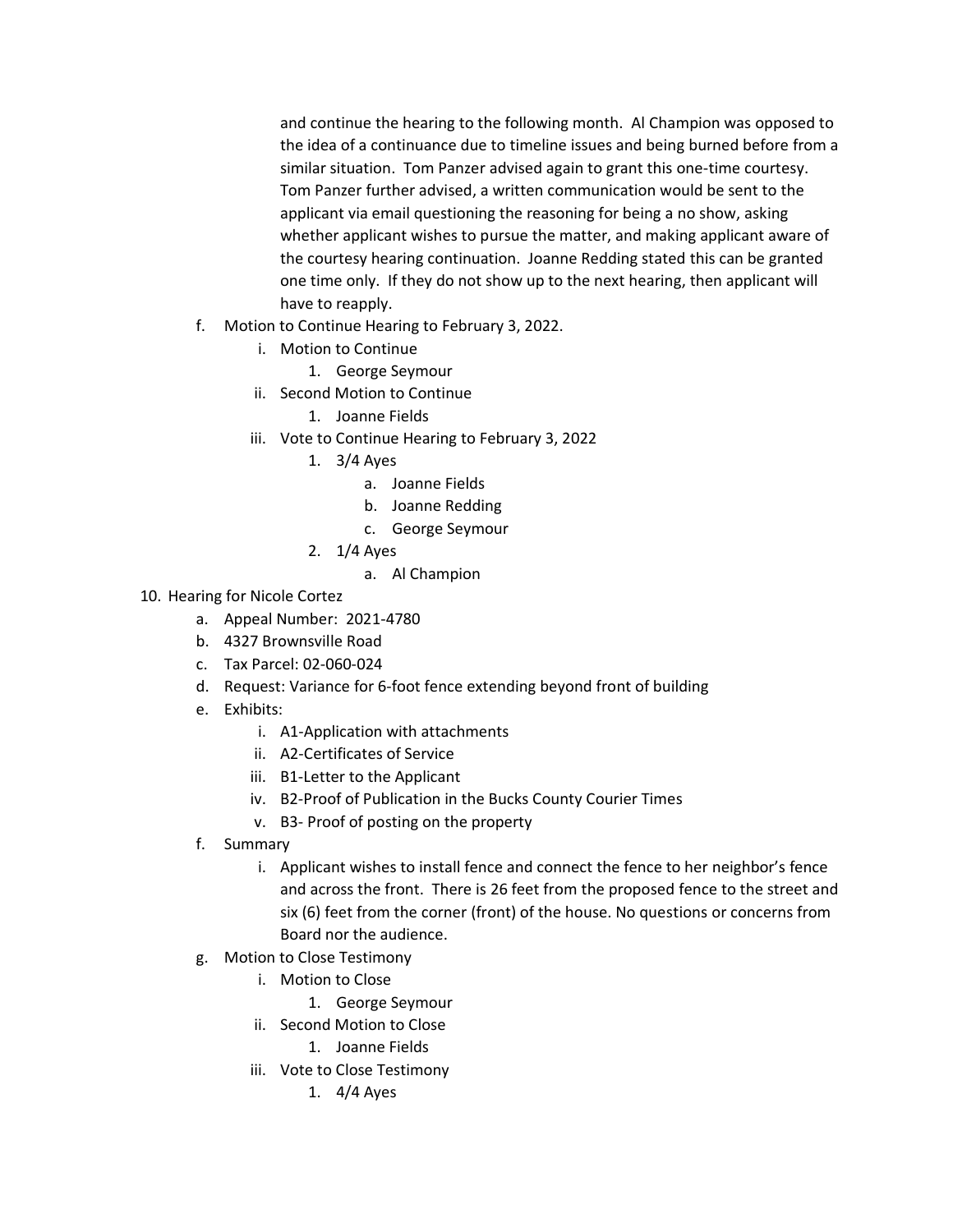- h. Motion to Approve variance for a six-foot fence extending beyond front of building
	- i. Motion to Approve
		- 1. George Seymour
	- ii. Second Motion to Approve
		- 1. Al Champion
	- iii. Vote to Approve variance for a six-foot fence extending beyond front of building 1. 4/4 Ayes
- 11. Hearing for Pavel Grigorenko
	- a. Appeal Number: 2021-4855
	- b. Location: 4365 Pine Street
	- c. Tax Parcel: 02-017-057
	- d. Request: Variance to allow perpendicular parking in front yard
	- e. Summary:
		- i. Tom Panzer requested the certificates of service from the applicant. Applicant did not send out letters, therefore did not have the certificates of service needed to proceed with the hearing. Tom Panzer advised the hearing be continued.
	- f. Motion to Continue Hearing to February 3, 2022
		- i. Motion to Continue
			- 1. Al Champion
		- ii. Second Motion to Continue
			- 1. Joanne Fields
		- iii. Vote to Continue Hearing to February 3, 2022
			- 1. 4/4 Ayes
- 12. Hearing for Sluggersville Baseball, LLC c/o Robert W. Pritchard, JD, CPA
	- a. Appeal Number: 2021-4923
	- b. Location: 901 Tennis Avenue
	- c. Tax Parcel: 02-029-301
	- d. Request: Use variance to permit an indoor baseball practice facility in an R-2 district.
	- e. Attorney: Michael Meginniss, Esquire
	- f. Exhibits:
		- i. A1-Application with attachments
		- ii. A2-Certificates of Service
		- iii. A3-Plan of property
		- iv. B1-Letter to the Applicant
		- v. B2-Proof of Publication in the Bucks County Courier Times
		- vi. B3-Proof of Posting on the Property
		- vii. B4-Previous Board determination and Land and Development's final approval
	- g. Summary
		- i. Mr. Brendan Callahan from Begley, Carlin and Mandio appeared as counsel for the applicants. Mr. Callahan requested to swear in both applicants, Mike Sperduto and Joe Gillespie. Mike Sperduto was granted a Use and Occupancy in December of 2018 to allow a warehouse and common storage area. Mr. Sperduto completed the subdivision for Land and Development. During the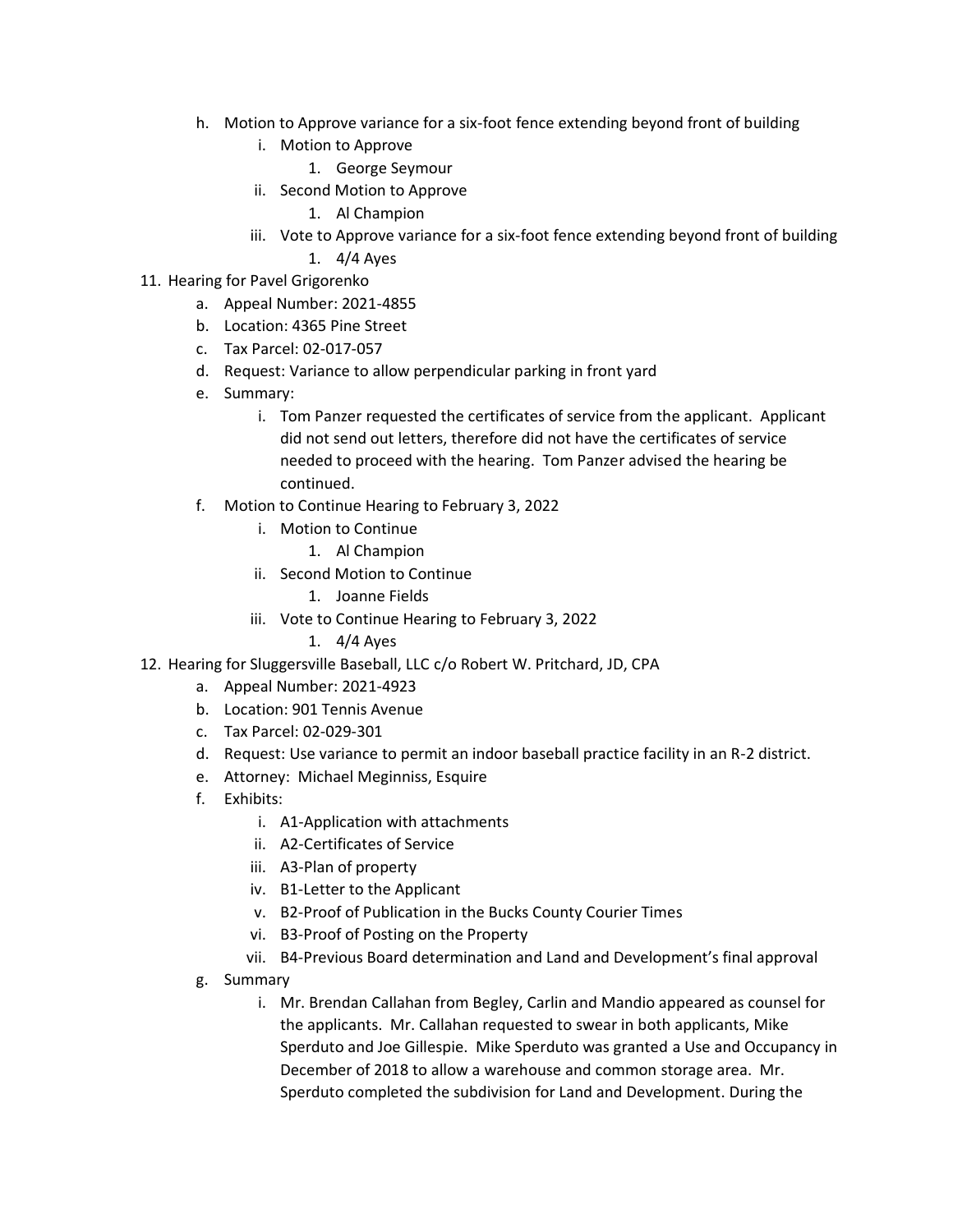process he met Mr. Joe Gillespie. After speaking with Mr. Gillespie, he thought that Mr. Gillespie's idea of a youth and police office baseball training facility would be a good fit for the property. Parking will be employee based. 24 parking spaces were approved in 2018. New spaces to be added. Parking is available around the perimeter of the building. Ken Farrell explained the parking/emergency area of the plan provided by the applicant as well as a summarized background of the property. Mr. Callahan stated, Mr. Gillespie can attest/explain the hours of operation and Mr. Sperduto can testify regarding other tenants. The back unit is a storage garage for an installation company. The training facility to the right will have a boys' and a girls' restroom. The left of the building will be staying the same. No outdoor activities. Everything will be held indoors. Mr. Gillespie is a police officer in Philadelphia and a baseball coach for Archbishop Ryan High School. Teams will come in and train, workout instruction, and offer camps and clinics. Ten O'clock would be the latest facility would stay open in the winter and would close earlier in the summer. Mr. Sperduto stated the fencing and landscaping is 90 percent complete. Joanne Redding stated that she loves the idea but not sure this location is the best fit for the area. No further questions or comments from the Board. Members of the Audience were asked if anyone was for or against the request. Lawrence Grace was sworn in. Mr. Grace lives a across the street from the property. He stated he is confused because there have been ten (10) possible tenants and about the hours of operation. He looked online at the business model. He stated that according to Facebook the training facilities present location hosts merchandise events, birthday parties, and general events. Traffic is a major concern especially during rush hour. If the facility closes at ten (10) then they do not clear out by 10:30 P.M. because he gets up at five (5) A.M. Joanne Redding told Mr. Grace that the facility he is seeing online is much bigger than the facility at the location in question. George Seymour asked Mr. Grace if his concern is the congestion, noise, and safety. Joanne Redding stated that the training facility can cause traffic issues in an area that is already experiencing heavy traffic congestion. Originally granted variance for a warehouse because it is very low impact on traffic. Again, Joanne Redding stated she thinks it is a good idea, just not the best location. Kenneth O'Connell came forward in favor of the request. He has worked with the Bensalem Ramblers for 16 years. He stated he thinks this a great thing for the community because there is nothing like this for kids around. The Board stated the idea of the facility is not the issue. The Board agreed the idea of the facility in Bensalem is a good idea. The issue the Board members had was this not being location. No one else in the audience came forward.

- h. Motion to Close Testimony
	- i. Motion to Close
		- 1. Al Champion
	- ii. Second Motion to Close
		- 1. George Seymour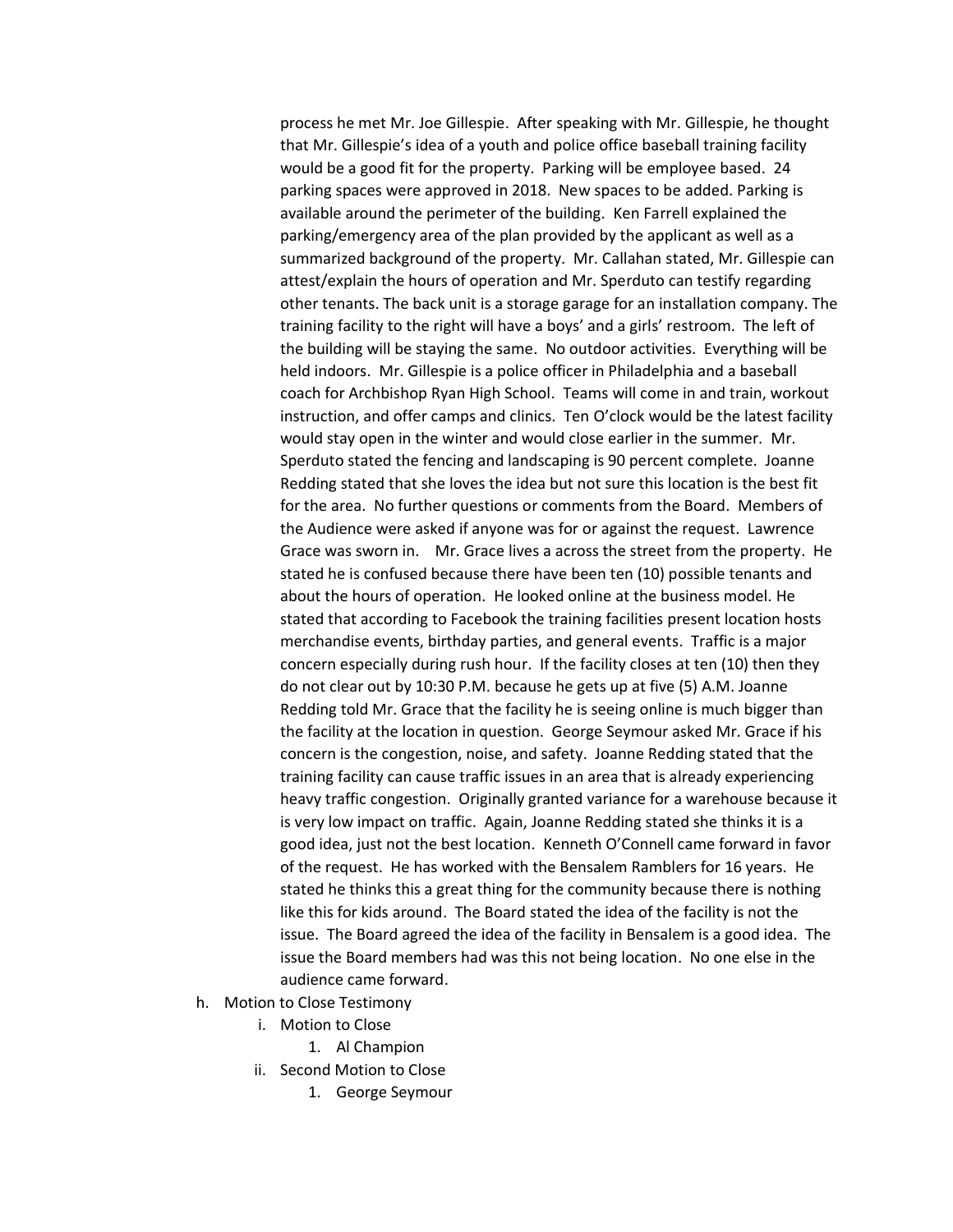iii. Vote to Close Testimony

1. 4/4 Ayes

- i. Motion to Approve use variance to permit an indoor baseball practice facility in an R-2 district
	- i. Motion to Approve
		- 1. Al Champion
	- ii. Second Motion to Approve
		- 1. George Seymour
	- iii. Vote to Approve use variance to permit an indoor baseball practice facility in an R-2 district
		- 1. 1/4 Ayes
			- a. Al Champion
		- 2. 3/4 Nays
			- a. Joanne Fields
			- b. Joanne Redding
			- c. George Seymour
- 13. Hearing for Brilla, LLC c/o Anton Poteryahin
	- a. Appeal Number: 2021-4947
	- b. Location: 4304 and 411 Bristol Road
	- c. Tax Parcel: 02-017-068-001 & 02-017-090-001
	- d. Request: Use variance, rear yard setbacks, lot area, yard area, parking and steep slope to construct auto repair shop and warehousing.
	- e. Attorney: Bryce H. McGuigan, Esquire
	- f. Exhibits
		- i. A1-Application
		- ii. A2-Certificates of Service
		- iii. A3-Applicant's Petition
		- iv. B1-Letter to the Applicant
		- v. B2-Proof of Publication in the Bucks County Courier Times
		- vi. B3-Proof of Posting on property
		- vii. B4-Prior Decision
	- g. Summary
		- i. Mr. McGuigan stated that they are back again, after hearing the concerns from the audience and Board members, decided to go back and address all the concerns. Mr. McGuigan stated the small building will be a private garage for the applicant only. The larger building was originally two (2) buildings with two (2) floors and two (2) tenants; the second attempt was one (1) building with two (2) tenants. Now will just be Mr. Poteryahin. Mr. Poteryahin owns Sprinter Supplier which is an auto supplier with a total of three (3) employees including the owner. The hours of operation are Monday through Friday nine (9) to five (5). The mechanical parts will be shipped by either the United States Postal Service (USPS), FedEx, and United Parcel Service (UPS). No 18-wheelers and no comings and goings. Joanne Redding stated the petition does not hold any water. Mr. McGuigan stated the 19 parking spaces is not an issue and can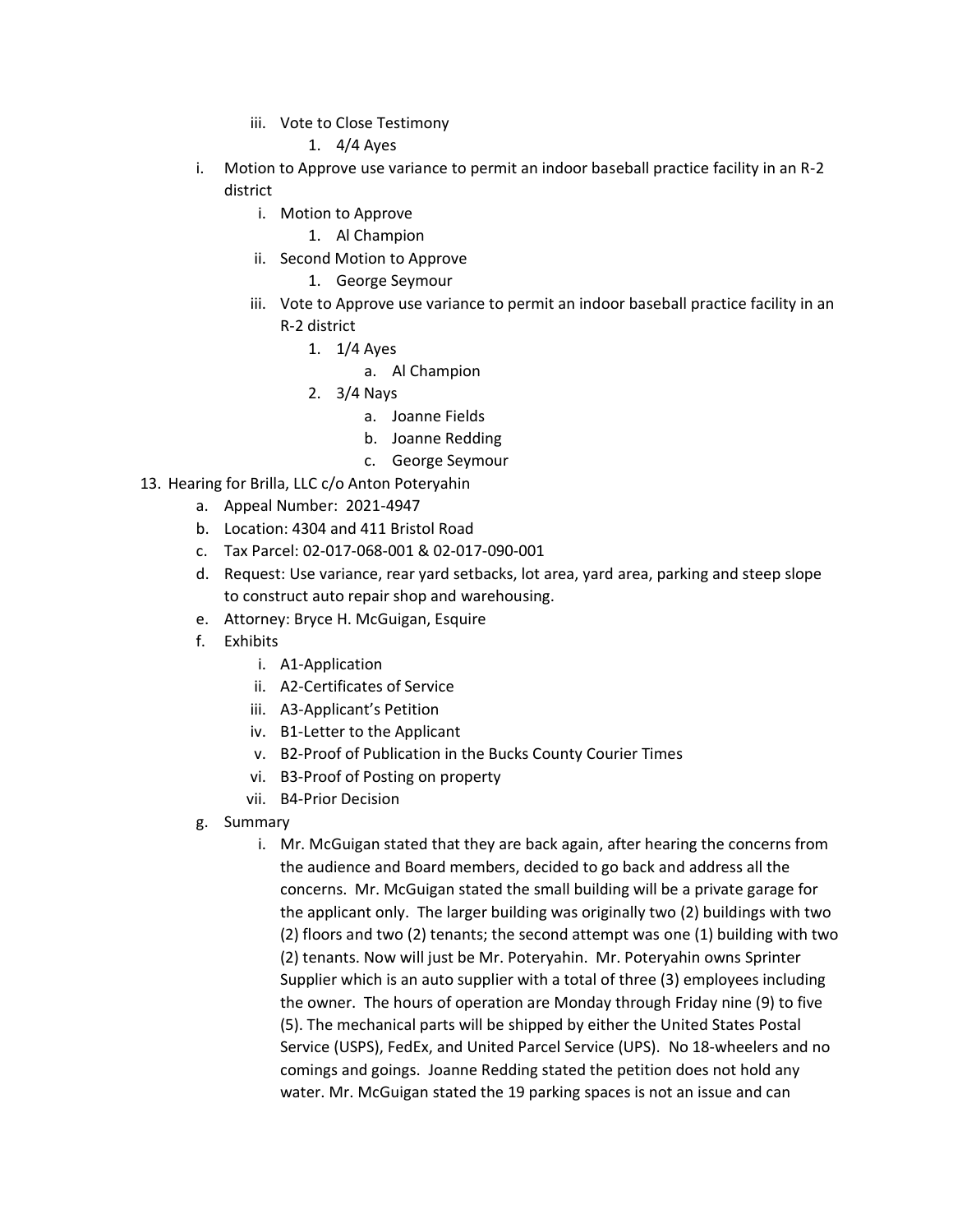accommodate other warehouses. Buffering has been added and shrunk the building size. There will be no coming and going and will not be open to the public. Applicant has agreed with the attorney summary and stated he just wants to be a part of the community. Need the same variances regardless of business. Vince Fiorvanti agreed to requests. Amend auto repair shop to auto vehicle storage, e-commerce, shelving, and shipping only. This building will be less space than where he already is. He wants to be in this building because he will own it. Audience members came forward. Barbara Stakes stated she was concerned with traffic and noise. Right now, not totally against it now that she better understands it. Elsie Poinor came forward and asked what would happen if a year from now they move, and an auto repair shop moves in. Joann Redding stated that would not happen and if it did then contact Ken Farrell. Taylor Roggio stated that trucks would be loading and unloading and the only spot to do so would be on Pine Street. Trucks block one (1) lane of Pine Street. Joanne Redding stated the Board can remedy that. Anthony Zampirri stated he is all for improving the community, but he is concerned with the water run-off and the dangerous intersections. Tom Panzer stated the concerns are for a different process. This is the first step. Pavel Radchenko facilitated petition against the auto repair shop. He refused to apply his signature on the applicant's petition. He is concerned about the number of trucks, auto repairing, rise in crime, truck deliveries, and trucks getting stuck under the railroad bridge. Joanne Redding stated something is going there; it could be a restaurant. George Seymour stated this development has very low impact on traffic. Lisa Zampirri stated she spoke with the applicant and does not see any bridge issue with UPS, FedEx or USPS trucks because they are under nine (9) feet. In her opinion, the applicant has a right to build a strip club, but he decided to build a warehouse. Barbara Stakes wanted to add that more warnings regarding the bridge. Joanne Redding and George Seymour stated that is a Penndot issue and asked Ken Farrell to reach out to request clear and bigger signage regarding tractor trailer height. George Seymour asked if the property will be used strictly for warehouse and distribution and about the parking situation. Ken Farrell stated the parking is being met and Building and Planning will work with the applicant regarding parking. Tom Panzer stated a formal amendment to be submitted for the record. Joanne Redding questioned the wording. Tom Panzer stated the amendment will need to have precise conditions stating no repairs and is consisted with plan designed by Mr. Fiorvani, conditions on use, delivery truck size, hours of operation being Monday through Friday from nine (9) to five (5), fencing, no door on Pine Street side. Applicant agreed to all the conditions. Requesting personal storage garage, warehouse and storage only.

- h. Motion to Close Testimony
	- i. Motion to Close
		- 1. Al Champion
	- ii. Second Motion to Close
		- 1. George Seymour